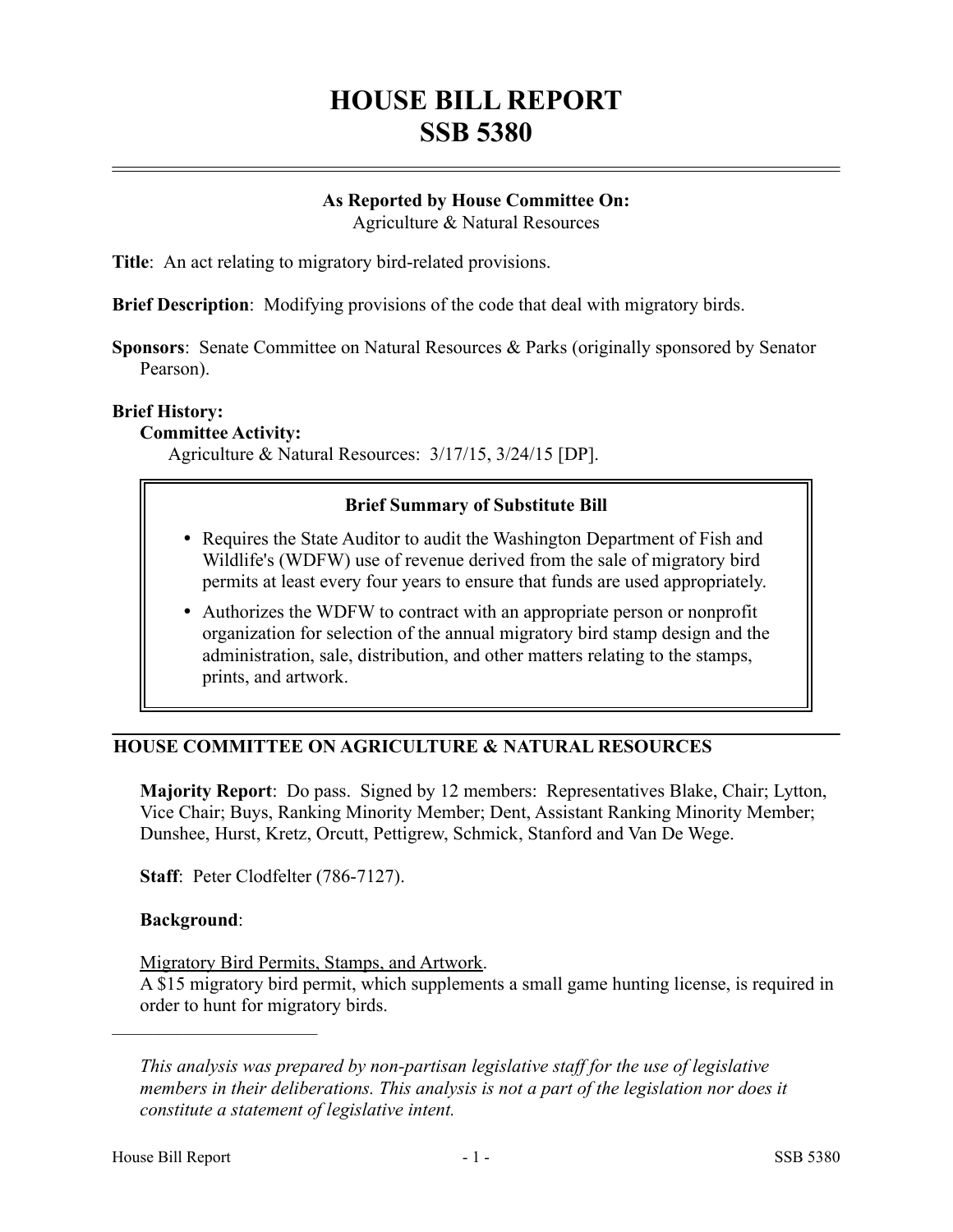Revenue from the sales of the migratory bird permit is deposited in the State Wildlife Account (Account). Using hunter surveys, the WDFW must determine the relative amounts of revenue derived from hunters hunting only waterfowl migratory birds versus hunters hunting only nonwaterfowl migratory birds, based on a two-year average. All revenue derived from the sale of migratory bird permits by the WDFW to persons hunting only waterfowl migratory birds, or to any stamp collector, may be used only for migratory waterfowl projects specified by the WDFW for the acquisition and development of migratory waterfowl habitat and for the enhancement, protection, and propagation of migratory waterfowl in the state. Funds may not be used for migratory waterfowl projects on lands controlled by private hunting clubs or on private lands that charge a fee for public access; but funds may be used for migratory waterfowl projects on private land where public hunting is provided by written permission or on areas established by the WDFW as waterfowl hunting closures. The portion of revenue from nonwaterfowl migratory bird hunters is used for the same types of projects that benefit nonwaterfowl migratory birds.

The WDFW is also required to annually select a migratory bird stamp design and administer a program to sell collector prints and artwork containing the design. Revenue must be deposited in the Account. After production and marketing costs are deducted, the WDFW is required to use the proceeds to contract for the development of waterfowl propagation projects within Washington that provide waterfowl for the Pacific flyway.

If the WDFW acquires property pursuant to a WDFW migratory bird project, the WDFW is required to provide the general public with reasonable access to the property.

#### Recent Legislation.

In 2011 two acts amended statutes related to migratory bird permits, stamps, and artwork. One act changed the name of the document required to hunt migratory birds from a migratory bird stamp or validation to a migratory bird permit, but the act did not change the statutes addressing stamps and artwork. A second act eliminated the use of the migratory waterfowl art committee to select a migratory bird stamp design and administer the program to sell collector prints and artwork using the design; the act assigned those functions to the WDFW. The second act also eliminated an annual audit of the migratory waterfowl art committee.

–––––––––––––––––––––––––––––––––

#### **Summary of Bill**:

Migratory Bird Permits, Stamps, and Artwork.

The State Auditor is required to audit the WDFW's use of revenue derived from the sale of migratory bird permits at least every four years to ensure that funds are used appropriately.

Also, it is clarified that when the WDFW acquires a fee interest, leasehold, or rental interest in real property in the course of undertaking a migratory bird enhancement project, the WDFW's obligation to provide reasonable access to the general public includes providing reasonable access to consumptive users.